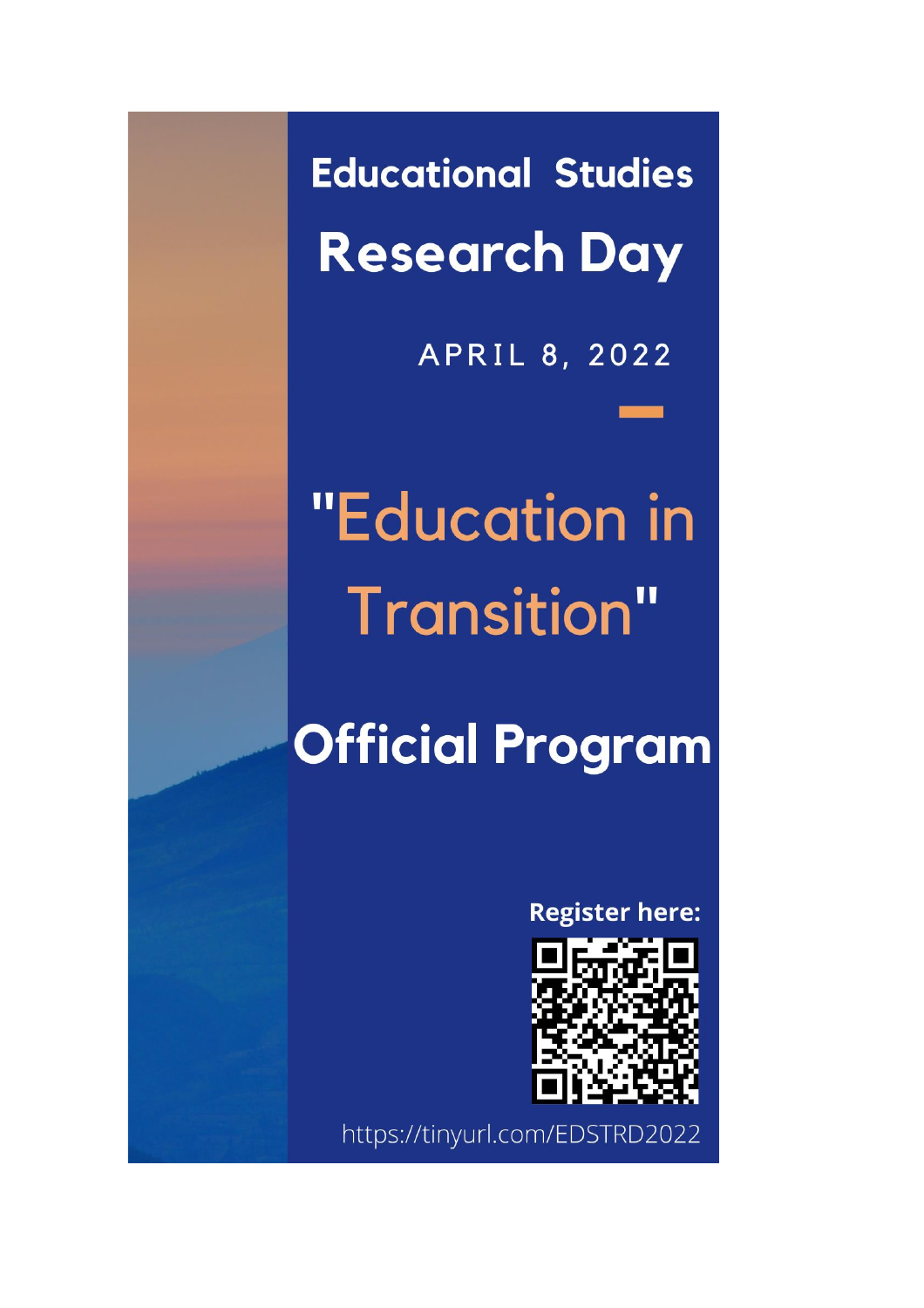#### **Table of Contents**

| Keynote: Music Education in Transition: Challenges to Decolonizing and Indigenizing Higher Music              |  |
|---------------------------------------------------------------------------------------------------------------|--|
|                                                                                                               |  |
|                                                                                                               |  |
|                                                                                                               |  |
|                                                                                                               |  |
|                                                                                                               |  |
|                                                                                                               |  |
|                                                                                                               |  |
|                                                                                                               |  |
|                                                                                                               |  |
|                                                                                                               |  |
| This session is also an invitation to play. We will first listen to the speaker's presentation on a game they |  |
|                                                                                                               |  |
|                                                                                                               |  |
|                                                                                                               |  |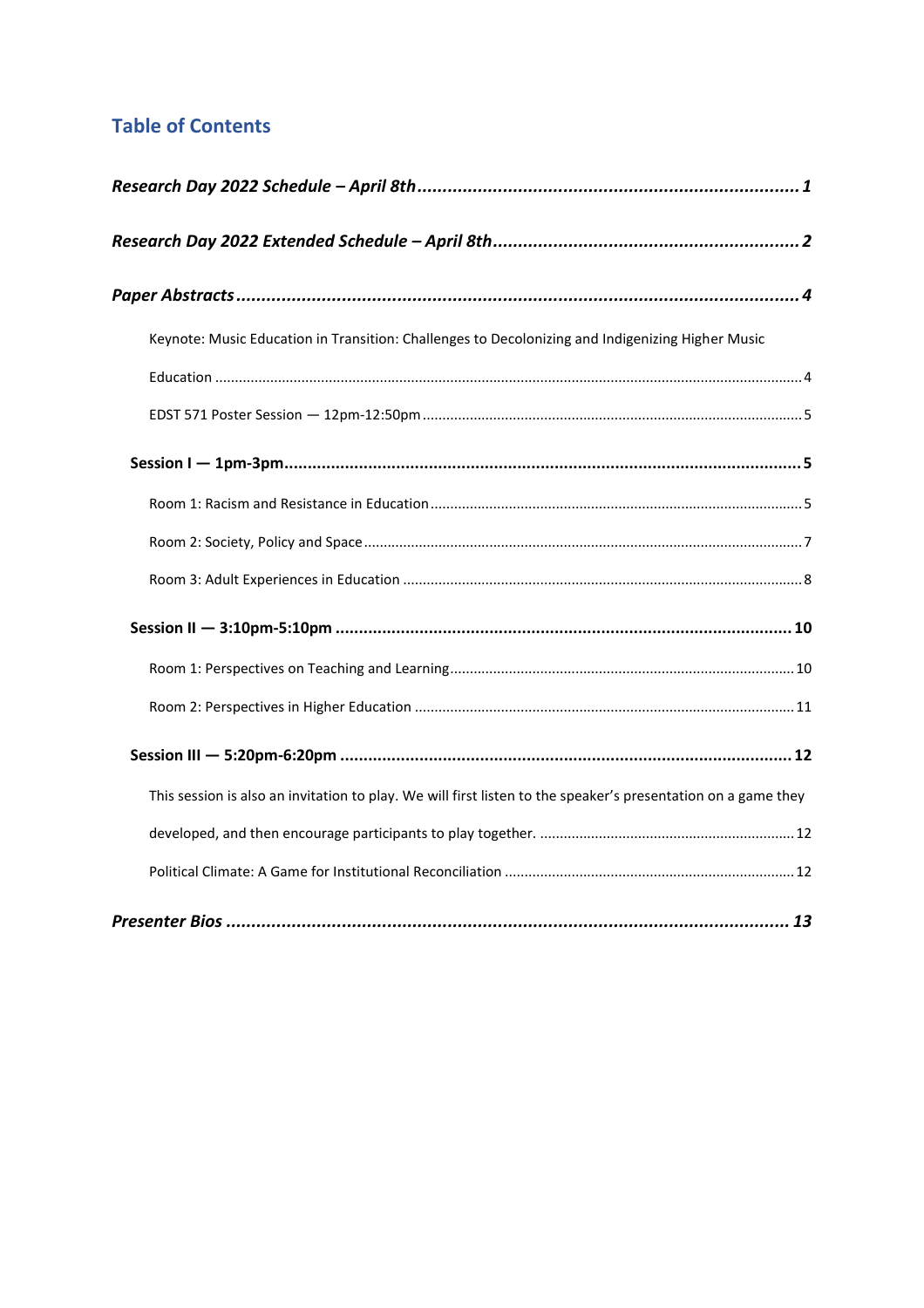## <span id="page-2-0"></span>**Research Day 2022 Schedule – April 8th**

| Time          | <b>Opening Session</b>                                                     |                  |                                |                        |
|---------------|----------------------------------------------------------------------------|------------------|--------------------------------|------------------------|
|               | Land Acknowledgement<br>$\bullet$                                          |                  |                                |                        |
|               | Musqueam Welcome                                                           |                  |                                |                        |
|               | Opening remarks - GAA team                                                 |                  |                                |                        |
|               | Opening remarks - Prof. André Mazawi, EDST Department Head                 |                  |                                |                        |
| $10am-12pm$   | The Graduate Academic Assistants Recognition and Appreciation<br>$\bullet$ |                  |                                |                        |
|               | Award for Exemplary Service to Students                                    |                  |                                |                        |
|               | Comments from award recipient<br>٠                                         |                  |                                |                        |
|               | Keynote Address - Dr. Laurel Forshaw<br>٠                                  |                  |                                |                        |
|               | Concluding remarks - GAA team                                              |                  |                                |                        |
|               | Lunch break                                                                |                  |                                |                        |
| 12pm-12:50pm  | EDST 571 Research Proposal Poster Gallery                                  |                  |                                |                        |
|               |                                                                            |                  |                                |                        |
|               | <b>Session I</b>                                                           |                  |                                |                        |
|               |                                                                            |                  |                                |                        |
| 1pm-3pm       | Room 1: Racism and                                                         | Room 2: Society, |                                | Room 3: Adult          |
|               | Resistance in                                                              | Policy and Space |                                | <b>Experiences and</b> |
|               | Education                                                                  |                  |                                | Education              |
|               |                                                                            |                  |                                |                        |
| 3:10pm-5:10pm | <b>Session II</b>                                                          |                  |                                |                        |
|               | Room 1: Perspectives on                                                    |                  | Room 2: Perspectives in Higher |                        |
|               | <b>Teaching and Learning</b>                                               |                  | Education                      |                        |
|               |                                                                            |                  |                                |                        |
| 5:20pm-6:20pm | <b>Session III</b>                                                         |                  |                                |                        |
|               | Political Climate: A Game for                                              |                  |                                |                        |
|               | <b>Institutional Reconciliation</b>                                        |                  |                                |                        |
| 7:30pm        | Post-conference reception at the Wolf and Hound                            |                  |                                |                        |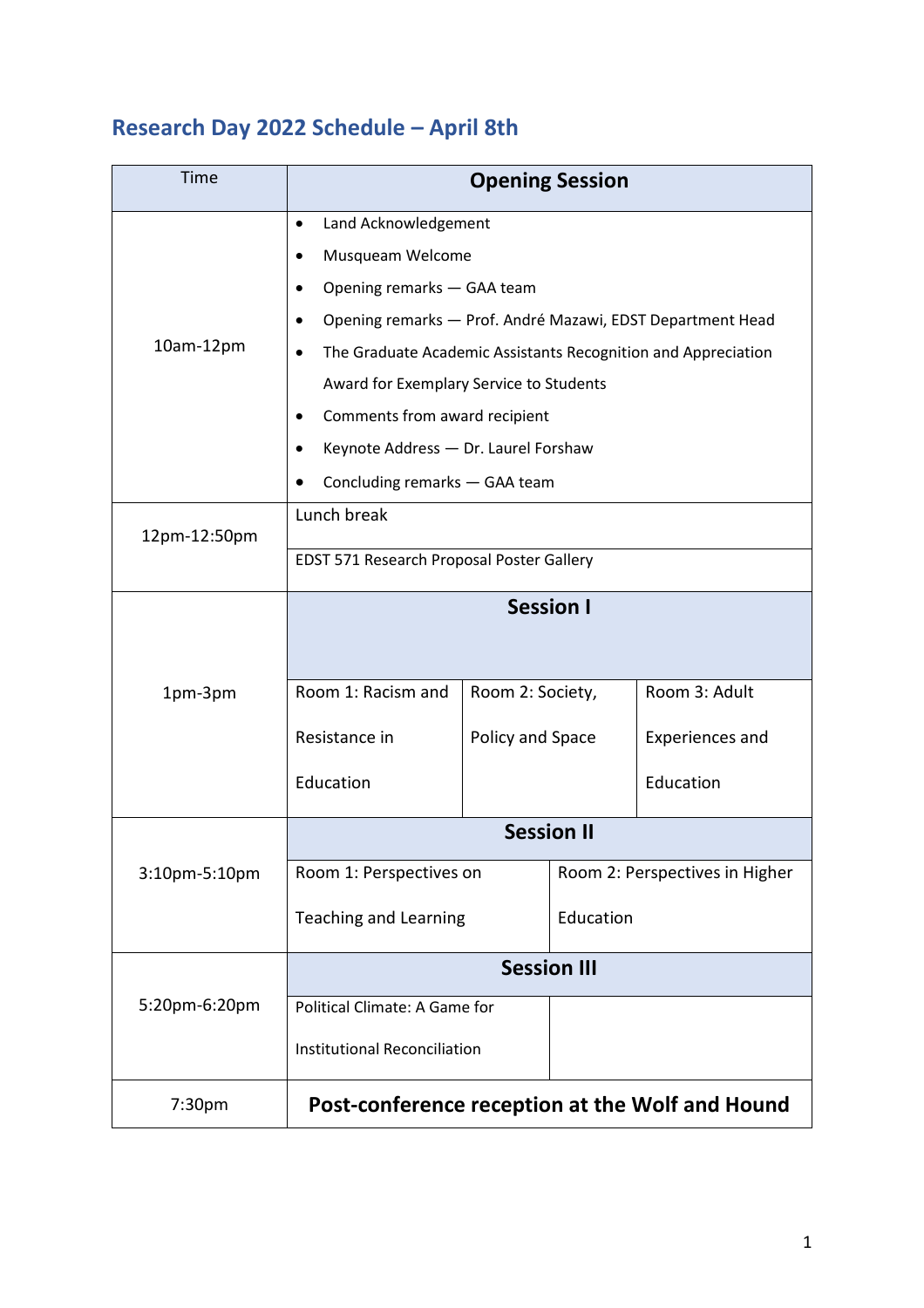### <span id="page-3-0"></span>**Research Day 2022 Extended Schedule – April 8th**

 $\begin{array}{c} \hline \end{array}$ 

| <b>Time</b>      | <b>Opening Session</b>                                                                                                                                                                                                                                                                                                                                                                                                                                                                  |                                                                                                                                                                                                                                                                      |                                                                                                                                                                                                           |  |  |  |
|------------------|-----------------------------------------------------------------------------------------------------------------------------------------------------------------------------------------------------------------------------------------------------------------------------------------------------------------------------------------------------------------------------------------------------------------------------------------------------------------------------------------|----------------------------------------------------------------------------------------------------------------------------------------------------------------------------------------------------------------------------------------------------------------------|-----------------------------------------------------------------------------------------------------------------------------------------------------------------------------------------------------------|--|--|--|
| 10am-12pm        | Land Acknowledgement<br>Musqueam Welcome<br>Opening remarks - GAA team<br>Opening remarks - Prof. André Mazawi, EDST Department Head<br>$\bullet$<br>The Graduate Academic Assistants Recognition and Appreciation<br>Award for Exemplary Service to Students<br>Comments from award recipient<br>٠<br>Keynote Address - Dr. Laurel Forshaw: 'Music Education in<br>Transition: Challenges to Decolonizing and Indigenizing Higher<br>Music Education'<br>Concluding remarks - GAA team |                                                                                                                                                                                                                                                                      |                                                                                                                                                                                                           |  |  |  |
| 12pm-<br>12:50pm | Lunch break<br>EDST 571 Research Proposal Poster Gallery<br>Moderator: Prof. Amy Scott Metcalfe<br>Link to posters:<br>https://edst.educ.ubc.ca/researchday/                                                                                                                                                                                                                                                                                                                            |                                                                                                                                                                                                                                                                      |                                                                                                                                                                                                           |  |  |  |
| 1pm-3pm          | Room 1: Racism and<br><b>Resistance in Education</b><br>Moderator: Prof. André Elias<br>Mazawi<br>Jonathan Turcotte-Summers<br>- Adorno's Demand: Alt-<br>Facts, the Alt-Right, and the<br><b>Need for Antifascist</b><br>Education                                                                                                                                                                                                                                                     | <b>Session I</b><br>Room 2: Society, Policy<br>and Space<br>Moderator: Dr. Jude<br>Walker<br>Dr. Gail Hammond,<br>Scott David Robertson,<br>and Neha Gupta -<br>Perspective<br><b>Transformation about</b><br>Self-Directed Learning in<br>Undergraduate<br>Students | Room 3: Adult<br><b>Experiences and</b><br><b>Education</b><br>Moderator: Dr.<br>Hongxia Shan<br>Johanna Mufic - The<br>"Quality Chase" in<br><b>Adult Education and its</b><br><b>Discursive Effects</b> |  |  |  |
|                  | Mary Kostandy - The<br>Pyramid of Justice<br>Jiin Yoo - Moving Beyond<br>Two Homes: Counter-Stories<br>of Canadian Youth of Korean<br>and Japanese Descent<br>Surrounding Identity and<br>Sense of Belonging                                                                                                                                                                                                                                                                            | Daljit Gill Badesha -<br><b>Unpacking Power</b><br>Dynamics in Multi-<br>Stakeholder<br>Collaboration<br>Jedidiah Anderson -<br>Dividing the Peace:<br>Imperialism and higher<br>education on the<br>provincial periphery                                            | Christy Frost - The<br><b>Emotional Landscape</b><br>of a Newcomer<br>Language Classroom<br>Gabriella Maestrini -<br>Viral humor in shaky<br>times: Writing a<br>dissertation during a<br>pandemic        |  |  |  |
|                  | Henry Lee and Daniel Shiu -<br>Unpacking Whiteness within<br><b>Education Leadership</b>                                                                                                                                                                                                                                                                                                                                                                                                | Gayatri Gopalan -<br>Making, Re-making,<br><b>Unmaking: Exploring</b>                                                                                                                                                                                                | Wendy Atkinson -<br>Snatching Glamour or a<br>Self-Inflicted Task: The                                                                                                                                    |  |  |  |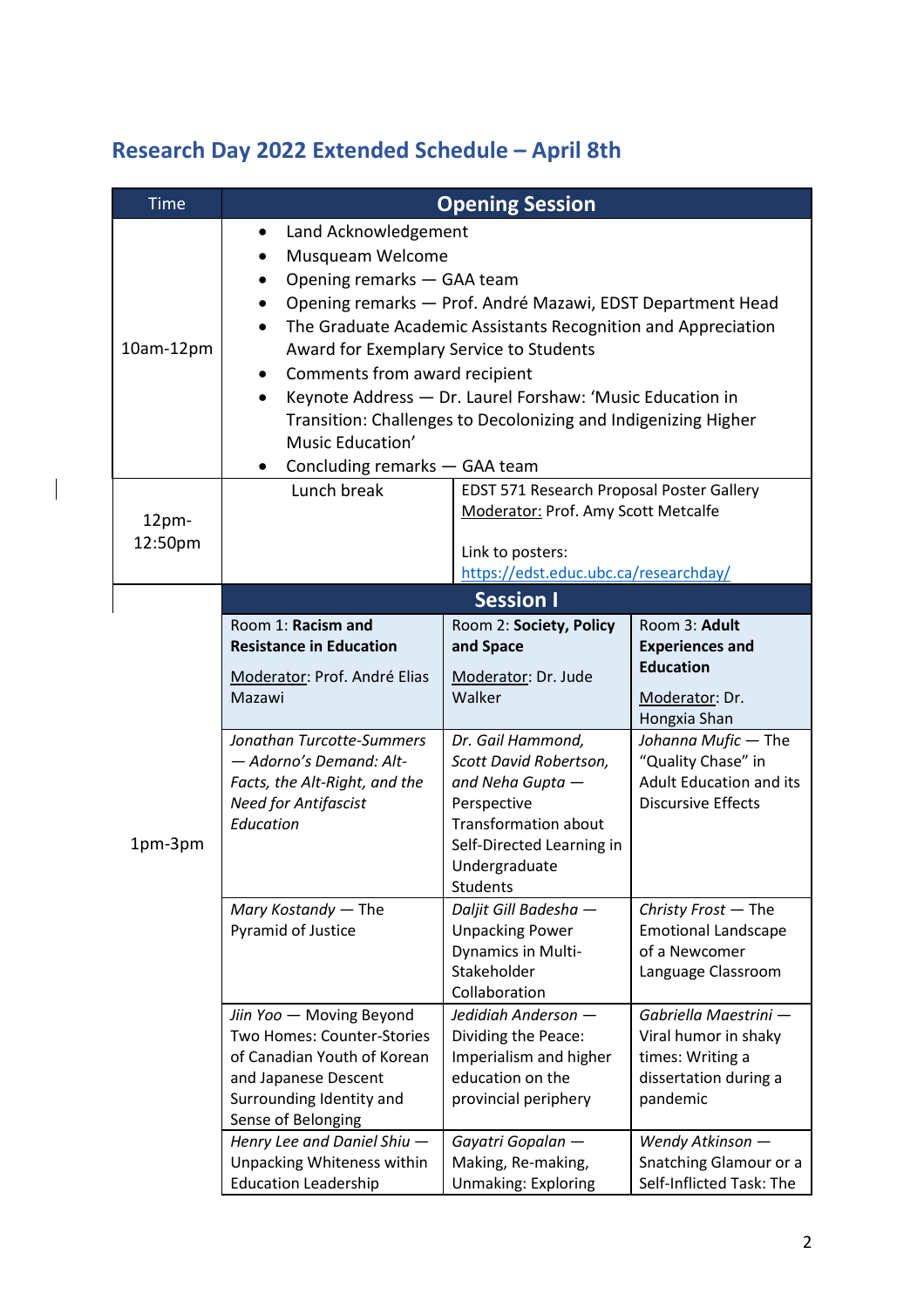|                                          |                                                                                                                                                    | <b>Scholarly Responsibility</b><br>in Hindutva India |                                                                                                                                                                                                          | concept of curating in<br>the performing arts                 |
|------------------------------------------|----------------------------------------------------------------------------------------------------------------------------------------------------|------------------------------------------------------|----------------------------------------------------------------------------------------------------------------------------------------------------------------------------------------------------------|---------------------------------------------------------------|
|                                          | <b>Session II</b>                                                                                                                                  |                                                      |                                                                                                                                                                                                          |                                                               |
| 3:10 <sub>pm</sub><br>5:10 <sub>pm</sub> | Room 1: Perspectives on Teaching<br>and Learning<br>Moderator: Dr. Robert VanWynsberghe                                                            |                                                      | <b>Education</b>                                                                                                                                                                                         | Room 2: Perspectives in Higher<br>Moderator: Dr. Sharon Stein |
|                                          | Devin Ozdogu - Micro-Practice &<br>Learning Labs for Pre-Service Teachers                                                                          |                                                      | Yu Guo and Jingwun Liang -<br>"Chicken-hearted" or "Attacked"? A<br>comparative study of media<br>representations of Mainland Chinese<br>and Taiwanese international students<br>in Canada amid COVID-19 |                                                               |
|                                          | Rosemarie Desmarais - Toward a<br><b>Collective Global Framework of</b><br><b>Environmental Education</b><br>Gabriella Maestrini and Vicheth Sen - |                                                      | Orkhon Gantogtokh -<br><b>Higher Education</b>                                                                                                                                                           | Neoliberalization in Mongolian                                |
|                                          | Dissertation writing 000: What's before<br>101? - Things we wish we'd known before<br>writing the darn thing                                       |                                                      |                                                                                                                                                                                                          |                                                               |
| 5:20pm-                                  | <b>Session III</b>                                                                                                                                 |                                                      |                                                                                                                                                                                                          |                                                               |
| 6:20 <sub>pm</sub>                       | Blake Edwards - Political Climate: A Game for Institutional Reconciliation                                                                         |                                                      |                                                                                                                                                                                                          |                                                               |
| $7:30$ pm                                | Post-conference reception at the Wolf and Hound                                                                                                    |                                                      |                                                                                                                                                                                                          |                                                               |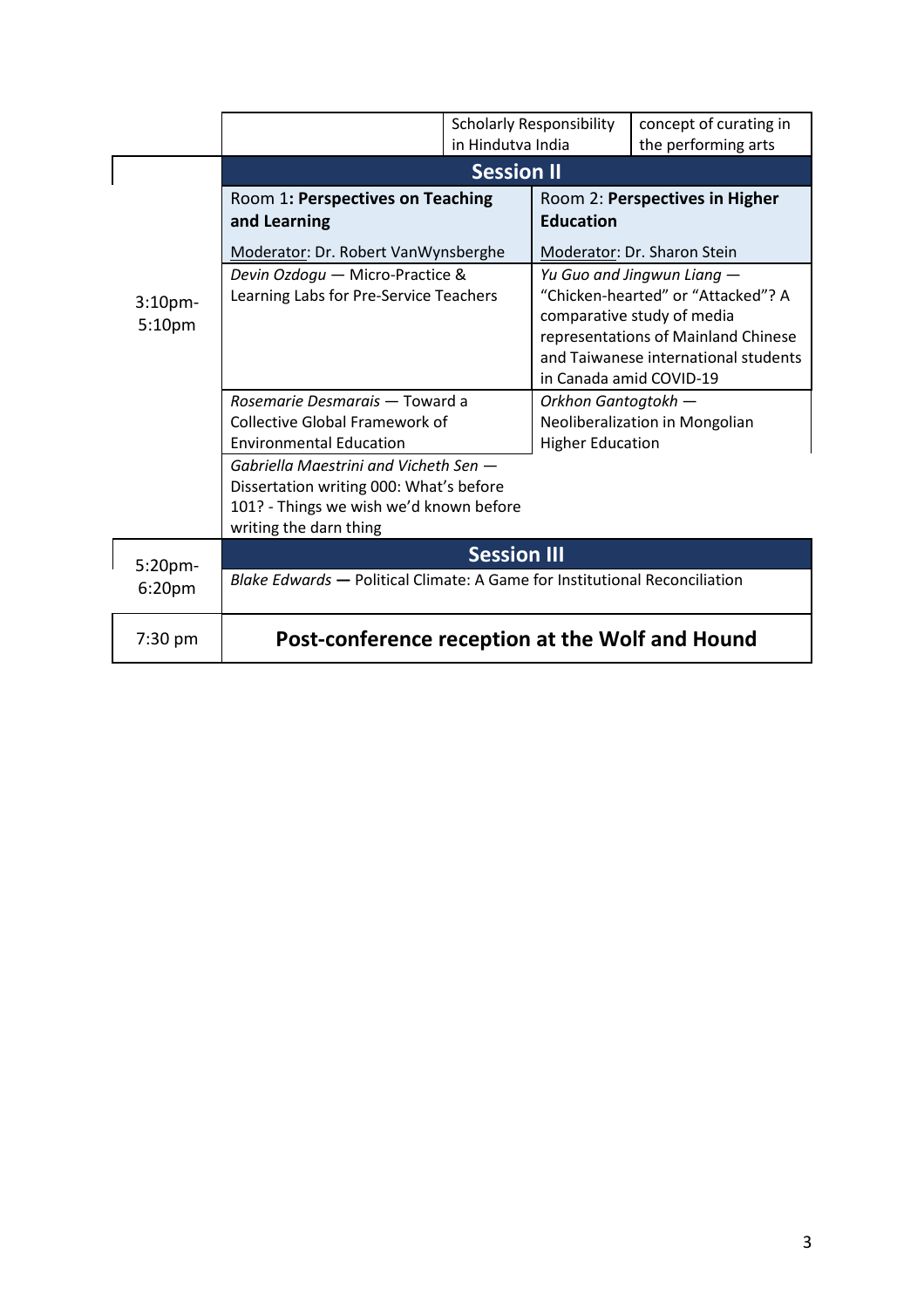#### <span id="page-5-0"></span>**Paper Abstracts**

#### <span id="page-5-1"></span>**Keynote: Music Education in Transition: Challenges to Decolonizing and Indigenizing Higher Music Education**

#### Speaker: Laurel Forshaw, PhD

Indigenous musicians and scholars have repeatedly demanded a transformative reimagining of music education. While Canadian universities have, increasingly, begun to engage in decolonization and Indigenization efforts, engagement in these efforts has been inconsistent and uneven within institutions and across the sector. Higher music education, in particular, has done little in terms of participating in decolonization and Indigenization efforts. The transformative re-imagining of music education called for by Indigenous musicians and scholars needs to occur at all levels and areas of music education; however, higher music education has an immense power and influence on most interactions and experiences that students have throughout their lives with music education. Transformative re-imagining of all facets of higher music education will result in school and community music programs that are taught by music educators who understand, value, and include Indigenous perspectives, musics, and musical practices in culturally safe(r) ways that meaningfully and respectfully engage with reconciliation, decolonization, and Indigenization efforts.

This talk aims to address the challenges to higher music education's engagement in decolonization and Indigenization efforts and to consider the ways in which these efforts position music education as education in transition. The talk will draw on Laurel's doctoral research—Engaging Indigenous Voices in the Academy: Indigenizing Music in Canadian Universities (2021)—in which she engaged with six university-trained Indigenous musicians, conceptualizing a transformed higher music education in which Indigenous musics, musicians, knowledges, and musical practices are valued and included in ways that go well beyond Indigenous inclusion (Gaudry & Lorenz, 2018). The magnitude of what will be required of higher music education in the work of decolonization and Indigenization will necessitate visionary and courageous leadership and will necessarily involve all stakeholders in higher music education (including deans and senior leadership, chairs, faculty, staff, students, patrons and donors, and audience members) as the discipline navigates the challenges it faces as an education in transition.

Keywords: music, higher music education, Indigenization, decolonization, reconciliation, post-secondary music education, university, Indigenization of the academy, Indigenization of higher music education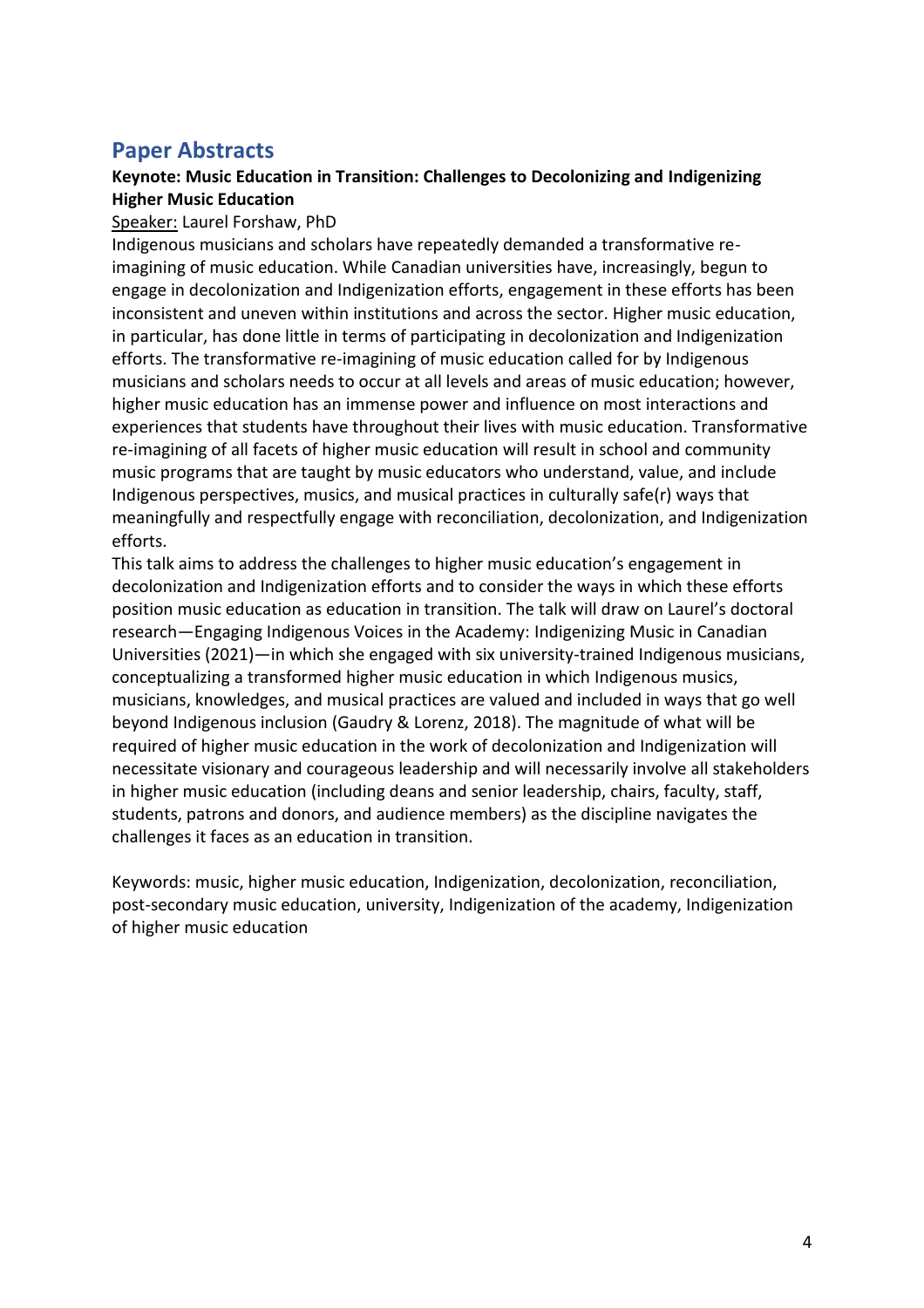#### <span id="page-6-0"></span>**EDST 571 Poster Session — 12pm-12:50pm**

#### Moderator: Prof. Amy Scott Metcalfe

Students in this year's EDST 571: Educational Research: Relating Questions, Theory, and Methodology course created research posters that describe their research proposals (MA thesis, dissertation, conference, or other proposals). This digital poster gallery provides an opportunity for students in EDST 571 to interact with students and faculty in EDST on the topic of their own research. We might also ask each other "What could/should/does a research proposal look like?"

#### <span id="page-6-1"></span>**Session I — 1pm-3pm**

#### <span id="page-6-2"></span>**Room 1: Racism and Resistance in Education**

Moderator: Prof. André Elias Mazawi

#### **Jonathan Turcotte-Summers — Adorno's Demand: Alt-Facts, the Alt-Right, and the Need for Antifascist Education**

"The premier demand upon all education is that Auschwitz not happen again," insists Theodor Adorno (1966). I suggest that one of the many tasks involved in meeting this demand is countering fascists' attempts to not only impose their own version of the truth, but to strip the very concept of truth of its significance and usher in a "post-truth" era. In order to better understand this desire for the death of truth, I turn to Adorno and Horkheimer's Dialectic of Enlightenment (1947), which argues that fear of truth is "[t]he cause of enlightenment's relapse into mythology," and that this fear of truth is itself born of the positivist fear of departing from concrete empirical facts. Contemporary fascists mask the first fear by reveling in their lack of the second, exploiting liberal commitments to "free speech" in order to willfully and gratuitously propagate falsehoods, especially at educational institutions which claim truth as their highest value. How should students and teachers respond? What are some possible features of an antifascist education? And does mythology have a role to play in such an education, or is it really nothing more than falsehood?

#### **Mary Kostandy — The Pyramid of Justice**

In his book, the Idea of Justice, Amartya Sen (2009) argues that an idea of justice ought to start from the lived realities of people experiencing injustice. He privileges the vantage point of ordinary people whose daily lives are ravaged by injustices in shaping ideas of justice. Sen's argument is in line with many Arab scholars who have argued that an apt theory for justice for the Arab world ought to be inspired by the 2011 uprisings (part of the "Arab Spring"). When people revolted, they were not instigated by the philosophical question "what is justice?" but they were motivated by an intense feeling of injustice. The movement was less shaped by books or theoretical debates and more by their daily lived experiences (Elizabeth Kassab, 2013; Bishara, 2013; Elhadad, 2013) Building on this, I will share a few pointers towards an idea of justice for the Arab world inspired by my findings.

In my study, I focus on a teacher movement in Egypt, which supported the Egyptian uprising (Beinin, 2011) and was also inspired by it. Following the Arab Spring, Egyptian teachers started using Facebook as an alternative platform to the state-controlled Teachers' Union. The membership of some of their Facebook groups exceeds half a million, and span Egypt's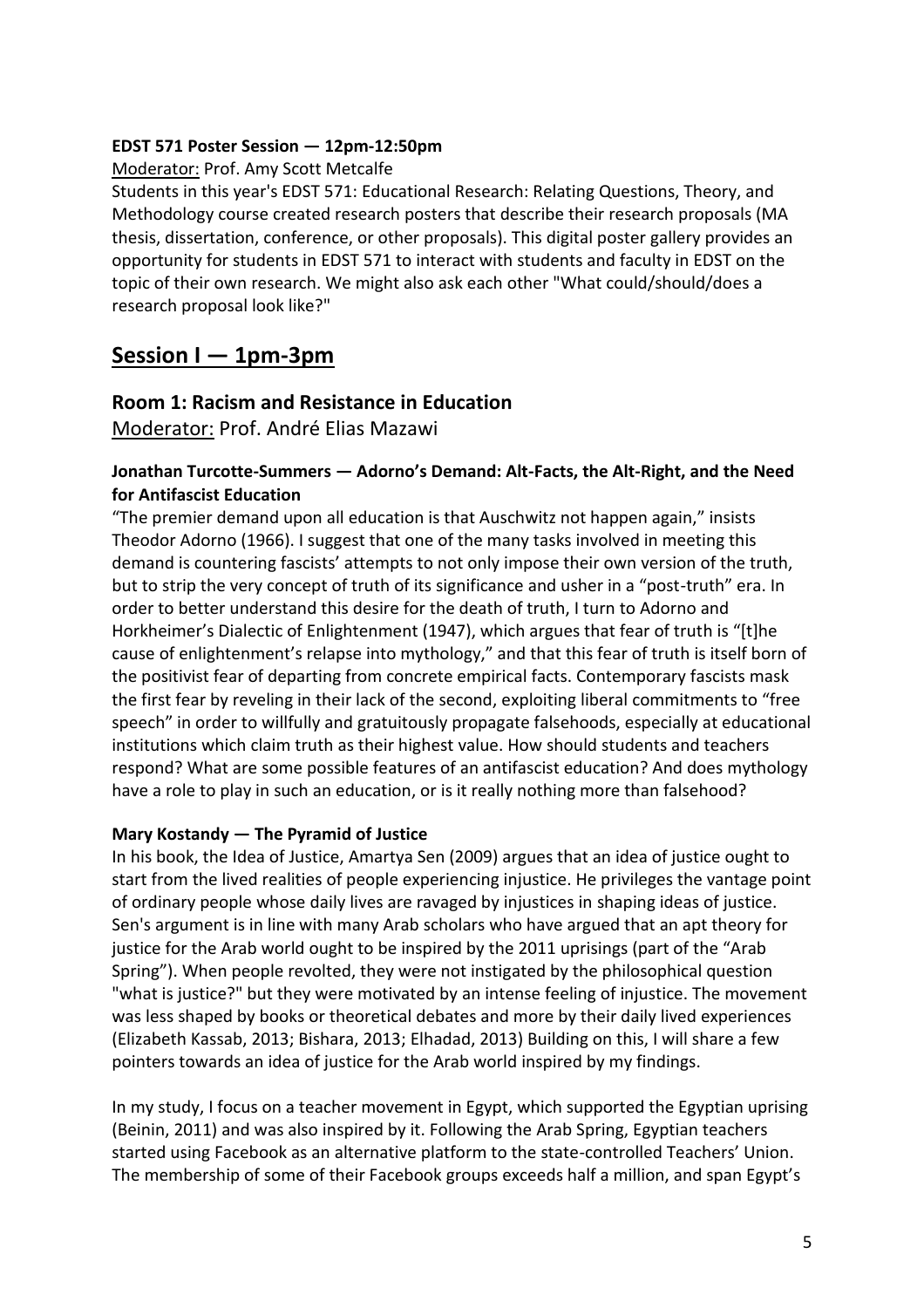27 governorates. I examine the discourses of Egyptian teachers in one of the most active public Teacher Facebook groups and analyze their posts on the 2019 World Teachers' Day. Egyptian Teachers on Facebook call for moral, legal and material justice. What do these terms mean? I compare those terms and data that emerges from my study with Nancy Fraser's three dimensions of justice, namely redistribution, recognition, representation. Can Fraser's theory of justice adequately capture the injustices that some teachers face in the Arab world?

Building on teachers' in vivo categories, I share a few pointers towards an idea of justice aptly titled "the pyramid of justice."

#### **Jiin Yoo — Moving Beyond Two Homes: Counter-Stories of Canadian Youth of Korean and Japanese Descent Surrounding Identity and Sense of Belonging**

This empirical study explores lived experiences of Korean and Japanese immigrant youth in Canada regarding identity and sense of belonging across culture, nation, and race with two research questions. The first question involves how they construct and negotiate their cultural identity and sense of belonging, which shift between Canada and their homeland. The second question concerns how they perceive their racial identity—Asianness—and how it is intertwined with their lived experiences of racialization and racism. The study illuminates the complex nature of the cultural and racial identity of Asian youth by exploring two ethnic groups who share racial identity yet have distinct ethnic identities, cultures, and histories of the countries of their origin. Critical race theory was employed as a central theoretical framework, which offers a valuable lens to center race and racism for a better understanding of participants' racialized experiences. In-depth interviews and focus groups are employed as research methods. Six Korean and six Japanese youths living in Metro Vancouver participated in the study to share their voices and lived experiences. The findings demonstrate participants' counter-stories that confront master stories regarding Asian immigrant youth populations.

#### **Henry Lee and Daniel Shiu — Unpacking Whiteness within Education Leadership**

Educational organizations are currently exploring ways to increase equity, diversity, and inclusion (EDI), and this is now evident within the K-12 school system, universities, and teacher unions. These organizations have been creating and implementing new EDI specific policies. Their goal is to provide the framework and supports needed to establish EDI into the organizational culture. However, the implementation of EDI policies does not always lead to the intended outcomes. The purpose of this paper is to explore some factors regarding why the implementation of EDI policies within educational organizations can be problematic. This includes how Whiteness is replicated, promoted, and celebrated in educational leadership. How Whiteness and White supremacy are operationalized by BIPOC leaders within educational spaces, and how EDI specific training fails to understand the different training needed for both BIPOC and non-BIPOC leaders. This paper also addresses the model minority myth and how this inform and guides BIPOC identity and leadership within a predominately White dominant leadership in education.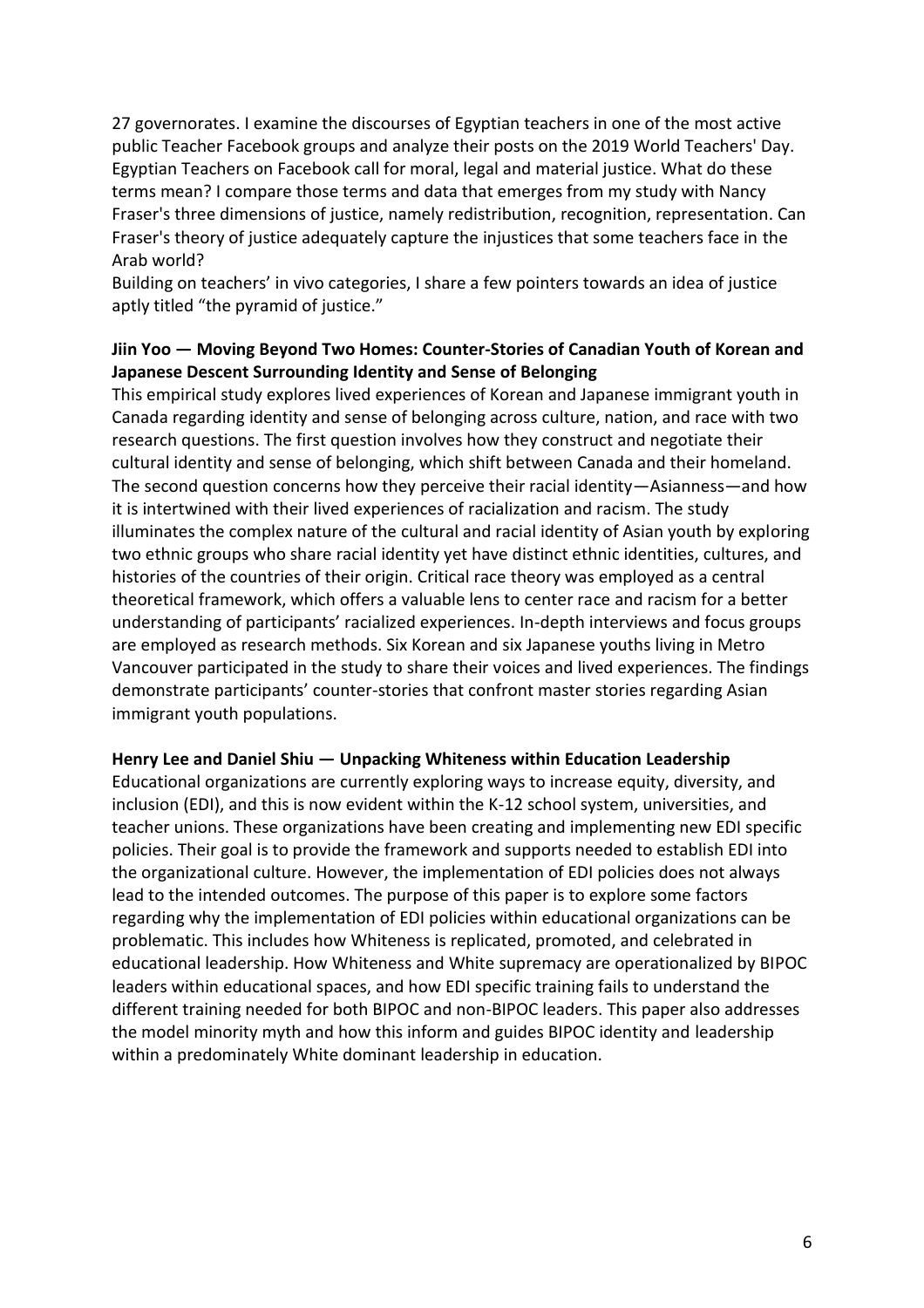#### <span id="page-8-0"></span>**Room 2: Society, Policy and Space**

Moderator: Dr. Jude Walker

#### **Dr. Gail Hammond, Scott David Robertson, and Neha Gupta — Perspective Transformation about Self-Directed Learning in Undergraduate Students**

The academic literature on Andragogy has provided a rationale for practicing SDL that centers around students' learning in higher education, including their ability, perception, motivation, and interest in learning to construct new knowledge, as well as, for their preparation for continued education.

For over 5 years, Dr. Hammond, Faculty of LFS, UBC has used SDL as a pedagogical approach in their classrooms and has been trying to understand the concept better by knowing the voices of their students. With this ongoing research, Dr. Hammond and her team of researchers are interested in knowing, the trajectory of perspective transformation in students about the concept of SDL before and after completion of a ~3 months course. This qualitative research analyses responses of 54 undergraduate students from FNH 473 and FNH 250, through a survey in which each student reflects upon the development of their own learning experience.

#### **Daljit Gill Badesha — Unpacking Power Dynamics in Multi-Stakeholder Collaboration**

Daljit will provide an overview of the research that studied one collaboration involving nonprofit and government stakeholders working together at one project site in the Metro Vancouver region.

The qualitative study asked three research questions: (1) How do participants describe their experiences of collaboration within the context of this early childhood refugee project?; (2) What discourses do participants use to describe their own positionality in a multiorganization partnership?; and (3) In what ways, if at all, do participant narratives and institutional documents reflect how power and democratic participation intersect in the space of collaboration?

Study data included five transcribed expert interviews, project documents, researcher reflexive journal, and media reports. A social constructionism approach underpins the study to examine how collaboration was designed, implemented, and experienced. The preliminary findings include the role of empathy, participatory democracy, and power dynamics in the socially constructed space of collaboration. Gray and Purdy's (2018) definition of different forms of power (authority, resources, and discursive power) and power orientations (power over, power to and power for) was used to analyze participant experiences. The findings from this study will be of interest to researchers and practitioners working in similar spaces.

#### **Jedidiah Anderson — Dividing the Peace: Imperialism and higher education on the provincial periphery**

The provincial border between northeastern British Columbia and northwestern Alberta bisects a common cultural and geographic region. Indigenous and non-Indigenous people who live in this region have been subjected to the imperial rivalries of different federal jurisdictions within the settler project of Canada. The unchaga or sâkitawâhk, also known as the Peace River Country, covers the bulk of this conceptual place. This paper will explore how the development of higher education in northeastern BC and northwestern Alberta was uniquely affected by the imposition and entrenchment of Canada's internal colonial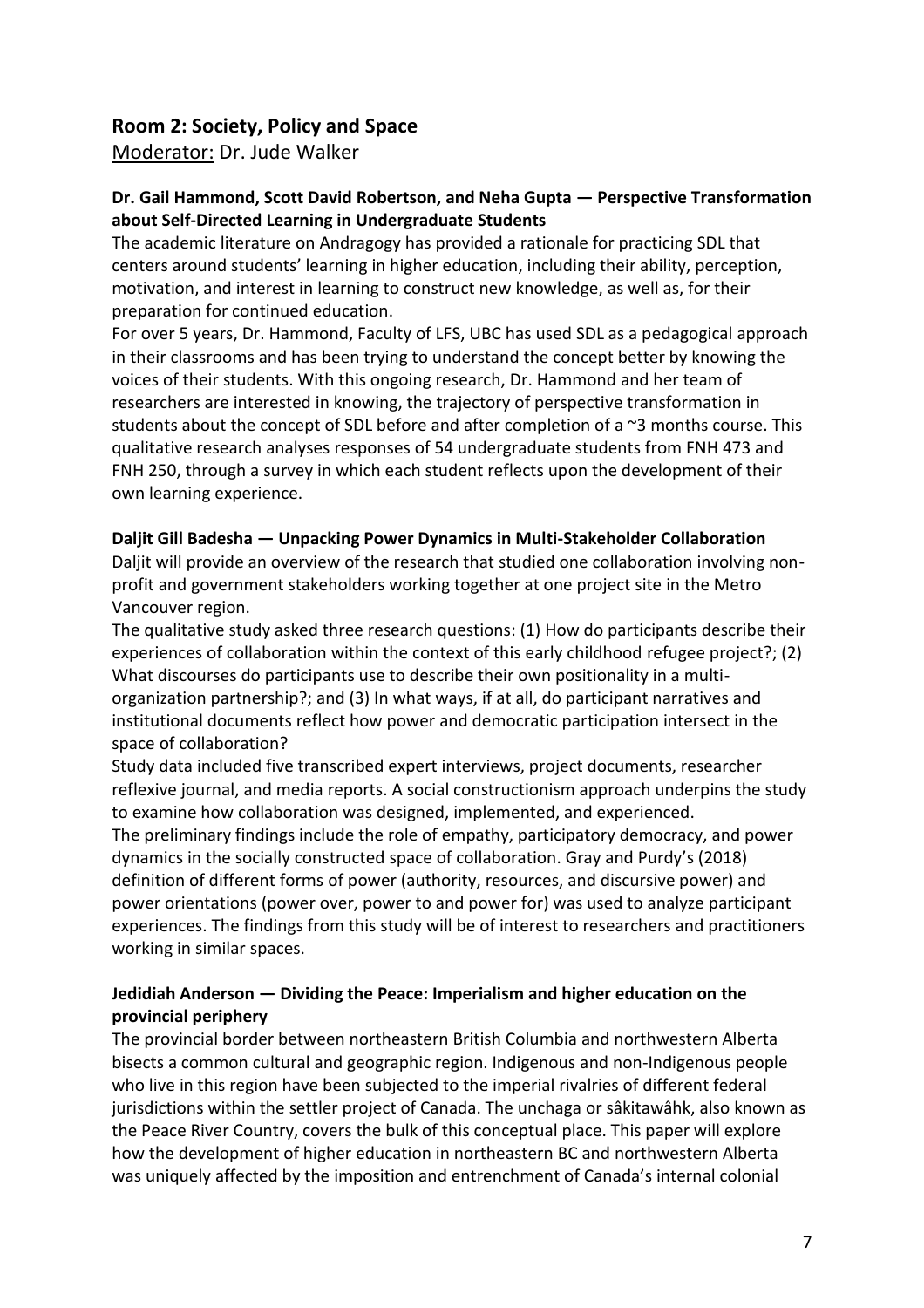borders. Policy research occurred during the New Democratic Party government of premier David Barrett in BC and the Progressive Conservative government of Peter Lougheed in Alberta, which offers a glimpse at an alternative path for higher education in the Peace Country. The recommendation by policy-analysts for a regional inter-provincial federated college system was rejected by the British Columbian government in 1974. This paper presentation will show how higher education is shaped by and helps shape political geography and concepts of space in Canada, particularly in peripheral and northern places.

#### **Gayatri Gopalan — Making, Re-making, Unmaking: Exploring Scholarly Responsibility in Hindutva India**

This halfway house used to be home. Rendered half, I seek in jagged pieces the peace we had once known, lived. but yesterday is so much more distant than memory's hand can reach, and remembrance is seditious.

What does it mean to be a scholar in India today? This paper seeks to interrogate the notion of intellectual responsibility in a socio-political context of shifting (towards the far right) national narrative and identity. More specifically, it is part of an ongoing contemplation on what it means to embark on a scholarly path in neoliberal, Hindutva India where the individual self, the citizen self as much as the nation are being reshaped in the larger saffronisation, privatisation, and de-democratisation of public discourse and public sphere (Anderson & Jaffrelot, 2018). This paper, then, is an attempt at a response-ability, a forging in some ways of the contours of my responsibility as a scholar, an educator, and as a citizen (in the intersectionality of many identity categories).

#### <span id="page-9-0"></span>**Room 3: Adult Experiences in Education**

Moderator: Dr. Hongxia Shan

#### **Johanna Mufic — The "Quality Chase" in Adult Education and its Discursive Effects**

What happens in an education system that is constantly chasing quality? How is quality construed in such narratives and what kind of talk and thinking is possible? And what are the discursive effects? These are some of the questions that are discussed in my thesis that focuses on how quality is construed in Swedish Municipal Adult Education. By drawing from transnational and national adult education policy, I critically scrutinize how quality is construed in such documents. With the help of Carol Bacchi's (2009) post-structural, Foucault influenced the "What's the problem represented to be" approach it becomes possible to interrogate and reconstruct the concept of quality. The initial findings indicate that the concept of quality often is left undefined in transnational and national policy. Instead, quality seems to be construed as a "problem" or something that is "lacking" and therefore must be "improved" in both transnational and national policy. This has effects on what can be said and thought about quality in different educational contexts.

#### **Christy Frost — The Emotional Landscape of a Newcomer Language Classroom**

In the last several decades, the affective turn in language studies has demonstrated that emotion contributes to how students experience their language learning journeys, whether or not teachers explicitly create space to acknowledge affect (Pavlenko, 2013). In particular,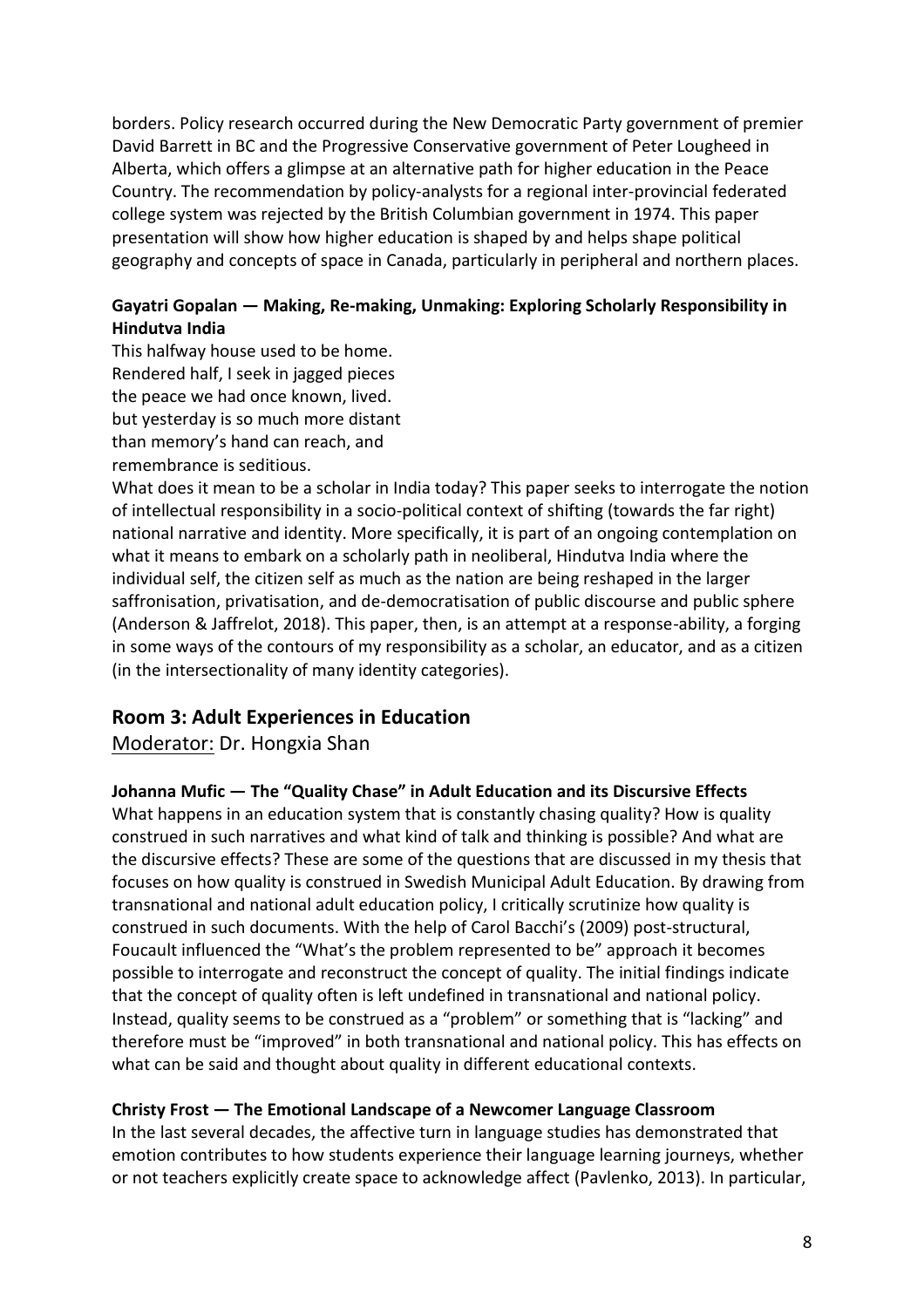the connection between language and emotion comes to the foreground in studies of language classes for adult newcomers, as these students must often simultaneously navigate emotionally charged linguistic and cultural transitions both inside and outside the classroom (Burgess & Rowsell, 2020; Dovchin, 2021; Waterhouse & Arnott, 2016). Drawing together personal narrative, theoretical perspectives and spatial metaphor, this paper is a theoretical exploration of the emotional landscape of an Adult newcomer language class. The structuring metaphor of a natural physical space works to illustrate the complex ways different affective layers are at play in the language learning process—as students and teachers simultaneously grapple with feelings about the learning journey itself, the complexities of engaging in emotional expression across different languages, and aspects of a new culture that can only be learned intuitively. Much of the literature on the affective dimension of language learning focuses on one aspect—such as motivation, self-efficacy or emotionality in different languages. My paper brings a unique approach to the topic by avoiding such narrow characterization, and instead employing a landscape metaphor to map the diverse and overlapping ways in which emotion may be at play in a newcomer language class.

#### References:

Burgess, J., & Rowsell, J. (2020). Transcultural-affective flows and multimodal engagements: Reimagining pedagogy and assessment with adult language learners. Language and education, 34(2), 173-191.

Dovchin, S. (2021). Translanguaging, Emotionality, and English as a Second Language Immigrants: Mongolian Background Women in Australia. TESOL Quarterly, 55(3), 839-865. 10.1002/tesq.3015

Pavlenko, A. (2013). The affective turn in SLA: From "affective factors" to "language desire"and "commodification of affect." In D. Gabryś Barker & J. Bielska (Eds.), The affective dimension in second language acquisition (pp. 3–28). Bristol, UK: Multilingual Matters. Waterhouse, M., & Arnott, S. (2016). Affective disruptions of the immigrant experience: Becomings in official language education research in Canada. International Multilingual Research Journal, 10(2), 121-136.

#### **Gabriella Maestrini — Viral humor in shaky times: Writing a dissertation during a pandemic**

Writing a dissertation is never easy as anyone writing one will attest; however, as humor researcher, times like these are a global humor goldmine. Not to underestimate the severe impact that pandemics like the 2020-2021-22- XX one present, the production of humorous interventions are sites of interest for me. People respond in many ways to changing events around them in an attempt to curb fear of the unknown, fear of death, fear of loneliness and fear for loved ones. Sharing the fear may ease it. Humor fuels a myriad of needs for those consuming and producing it including a wide variety of functions to deal with a fastchanging fearful world 'out there'. Just remember the toilet paper crisis of 2020! To show some of these functions, throughout the presentation I will provide examples of memes, cartoons, jokes, and language collected from friends around the world that are included as final chapter in my dissertation.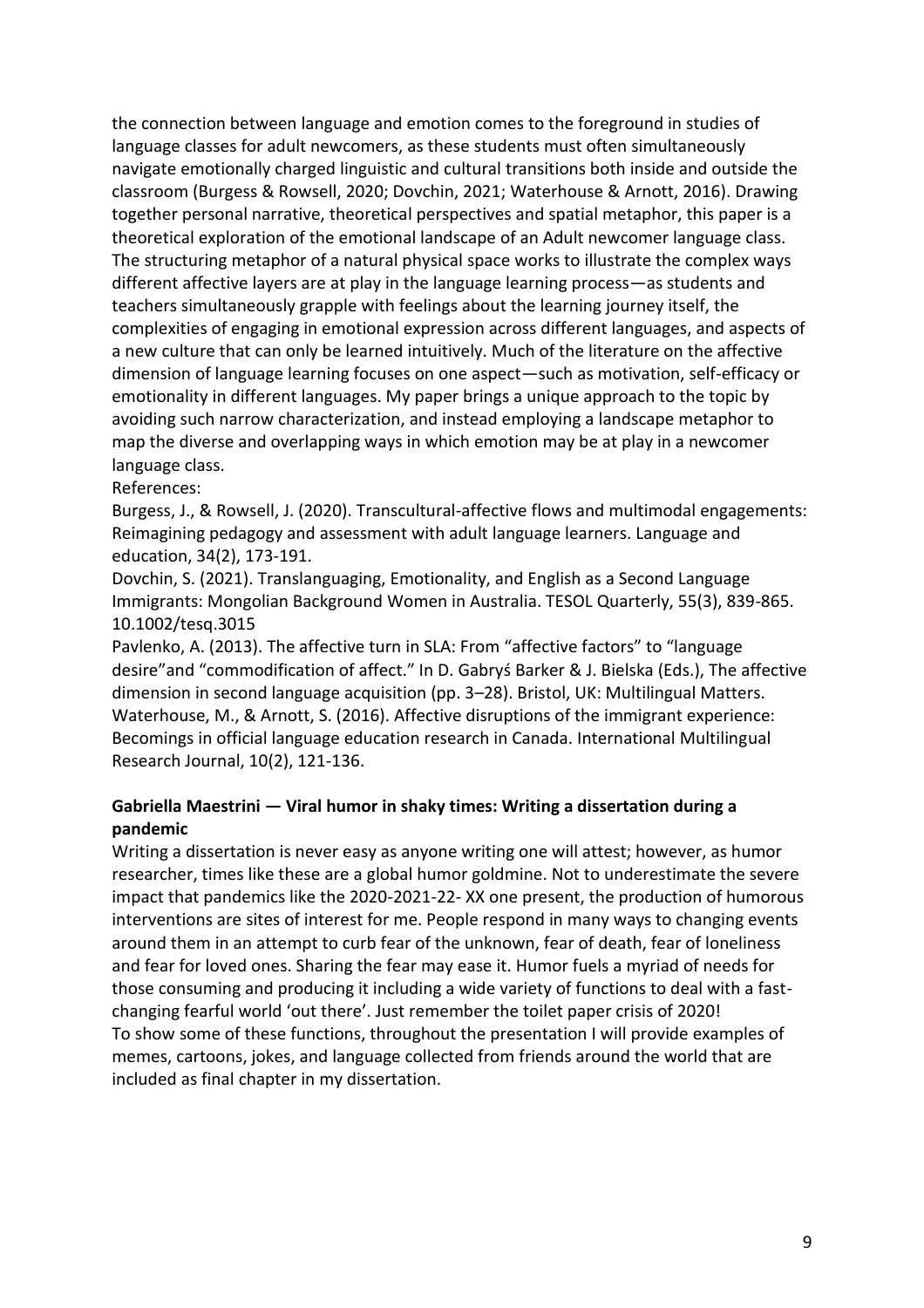#### **Wendy Atkinson — Snatching Glamour or a Self-Inflicted Task: The concept of curating in the performing arts**

In popular culture curating has come to mean the selection of consumer goods: from curating your sandwich to your household furnishings. In this presentation I will explore the concept of curating and its potential as a method to further social justice goals in presenting the performing arts. I will begin by outlining the evolution of the concept of curating from its origins in the visual arts to its developing usage in the performing arts. Secondly, I will explore the emerging concept of "the curatorial" as a form of knowledge production and how that concept might be applied to the performing arts. I will conclude by using examples from the performing arts to explore the possibilities for using the concepts of curating and "the curatorial" as methods for programmers to pursue social justice goals in their practice.

#### <span id="page-11-0"></span>**Session II — 3:10pm-5:10pm**

#### <span id="page-11-1"></span>**Room 1: Perspectives on Teaching and Learning**

Moderator: Dr. Robert VanWynsberghe

#### **Devin Ozdogu — Micro-Practice & Learning Labs for Pre-Service Teachers**

Largely, teachers tend to teach the way they were taught (Lortie, 1975; Brizman, 1991; Grossman, 1991) -- this what teacher educators refer to as the "apprenticeship of observation." This is a problem because older pedagogical practices don't necessarily meet the needs of today's students. In addition, pre-service teacher training and in-service ProD opportunities have struggled to impart pedagogical practices that lead to deeper learning. There are multiple barriers that resist innovation or experimentation in K-12 education: (1) teachers' practice is siloed, (2) there aren't spaces to experiment without risking failure, and (3) the grammar of schooling hinder change. Other fields (medicine, law, business, and even navigating oil tankers) overcame these barriers and created lab-like learning conditions that allowed novices to practice more authentically without the risk. Yet, teacher practicum typically moves from theory-based methods courses directly into real classrooms. My dissertation is action research that will create a series of Teaching Learning Labs for preservice K-12 teachers at UBC. These labs intend to let teachers (1) break free of their apprenticeship of observation, (2) gain first-hand experience of what different learning strategies look and feel like (i.e. embodied practice), (3) and explicitly innovate through micro-practice under lab conditions.

#### **Rosemarie Desmarais — Toward a Collective Global Framework of Environmental Education**

Based on the Anthropocene literature and an exploration of current gaps in international agreements regarding environmental education, the presentation will explore possible features of a Global Framework of environmental education. I propose pathways for a collective global framework that is aware of the deep interconnections between the living and non-living world, built on a system of multi-scalar governance, conscious of the importance of social and ecological justice, and apt to foster unparalleled levels of cooperation at all levels. The presentation will address how such a framework may contribute to answering transnational ecological issues and offer political guidance to the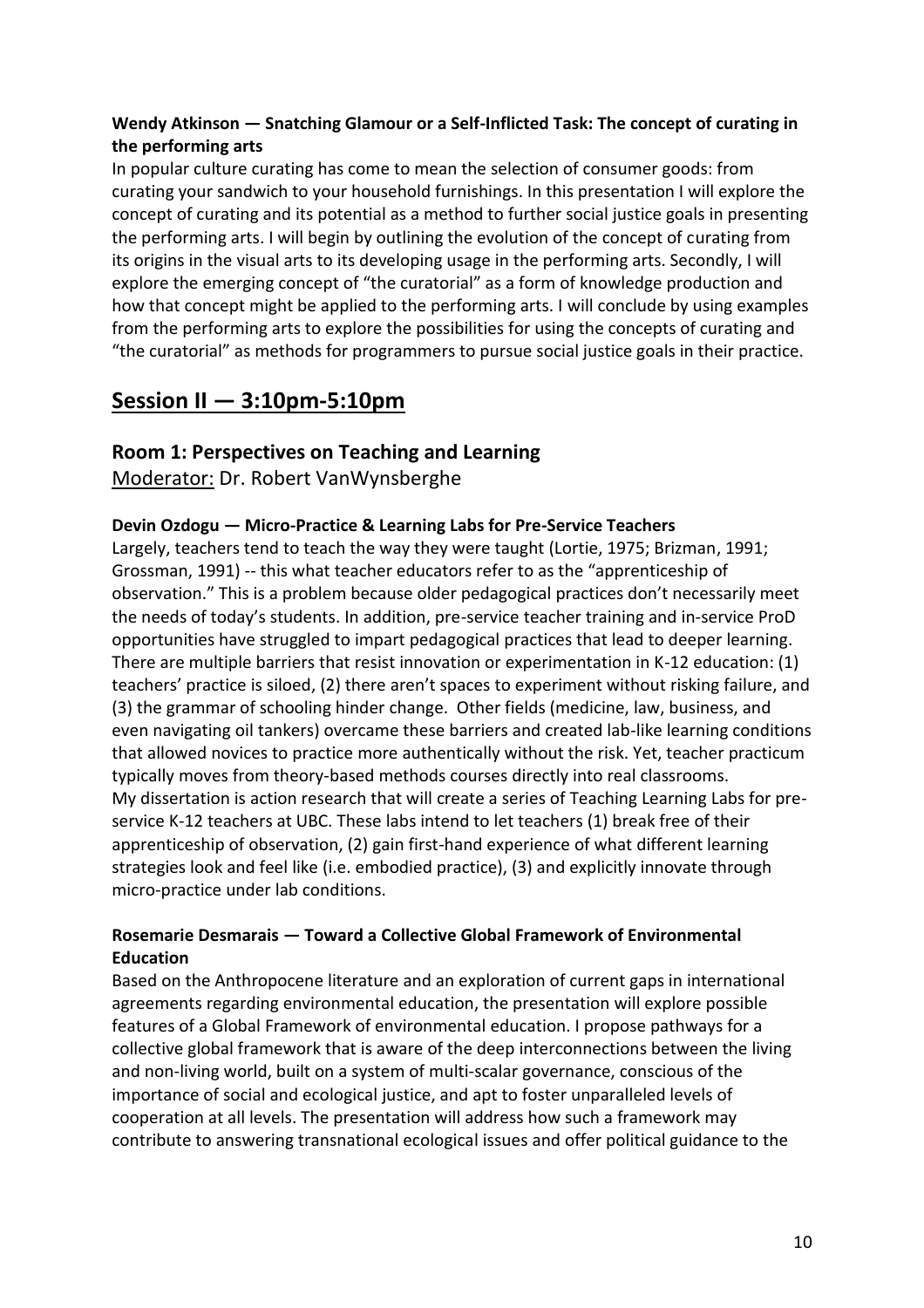international community. The presentation is based on a paper written for the EDST 588 course and builds on insights from my thesis work.

#### **Gabriella Maestrini and Vicheth Sen — Dissertation writing 000: What's before 101? - Things we wish we'd known before writing the darn thing**

We are two friends at slightly different stages of the dissertation writing stage. Vicheth Sen graduated last year, and Gabriella Maestrini should be done with this never-ending story this year.

Our dissertations are different, yet we have remained supportive of each other's writing process through shared writing sessions and continued brainstorming activities. With this a bit tongue-in-cheek seminar, we would like to share some of the challenges we have faced that we wish others had told us about before, how we have addressed or overcome them. We can share some helpful resources as well. We encourage active participation and questions.

#### <span id="page-12-0"></span>**Room 2: Perspectives in Higher Education**

Moderator: Dr. Sharon Stein

#### **Yu Guo and Jingwun Liang — "Chicken-hearted" or "Attacked"? A comparative study of media representations of Mainland Chinese and Taiwanese international students in Canada amid COVID-19**

The outbreak of the global pandemic has put many international students from Mainland China and Taiwan in vulnerable situations due to the resurgence of anti-Asian racism both from in-person violence and cyber racism (Guy, 2020; Dubey, 2020; Firang, 2020; Human Rights Watch, 2020). While there is some existing literature discussing international students' experience in host countries (Fong, 2011; Guo & Guo, 2017), few explore how international students are portrayed and represented in the media from their source regions, and how these representations diverge/converge with the situation in host countries. In this study we use the lens of geopolitics of knowledge to analyze discursive frameworks present in Canadian media stories concerning international students and Anti-Asian racism and compare and contrast this to discursive frameworks present across major media outlets in Mainland China and Taiwan in relation to students who choose to study abroad. Critical Discourse Analysis is adopted to understand the power dynamic in the media representations in three jurisdictions.

#### **Orkhon Gantogtokh — Neoliberalization in Mongolian Higher Education**

In this short presentation, I reflect on Brown's theorizing of neoliberalism as governing rationality. It gives me more insights into how higher education is being deregulated and is losing its values globally and how it is operationalized in Mongolia. Brown (2015) points out that neoliberalism should not be understood simply as an economic policy but 'as a governing rationality that disseminates market values and metrics to every sphere of life and construes the human itself exclusively as homo-economicus' (p.176). The neoliberal world is practiced locally and understood differentially (Brown, 2015). However, we can see that the common trends of increasing inequality, massive privatization, marketization, economization of everything, and diminishing value of public goods are all evident across cultures and systems but in different forms and scales. Brown (2015) argues that public higher education has been adversely affected by the narrow-minded governing rationality of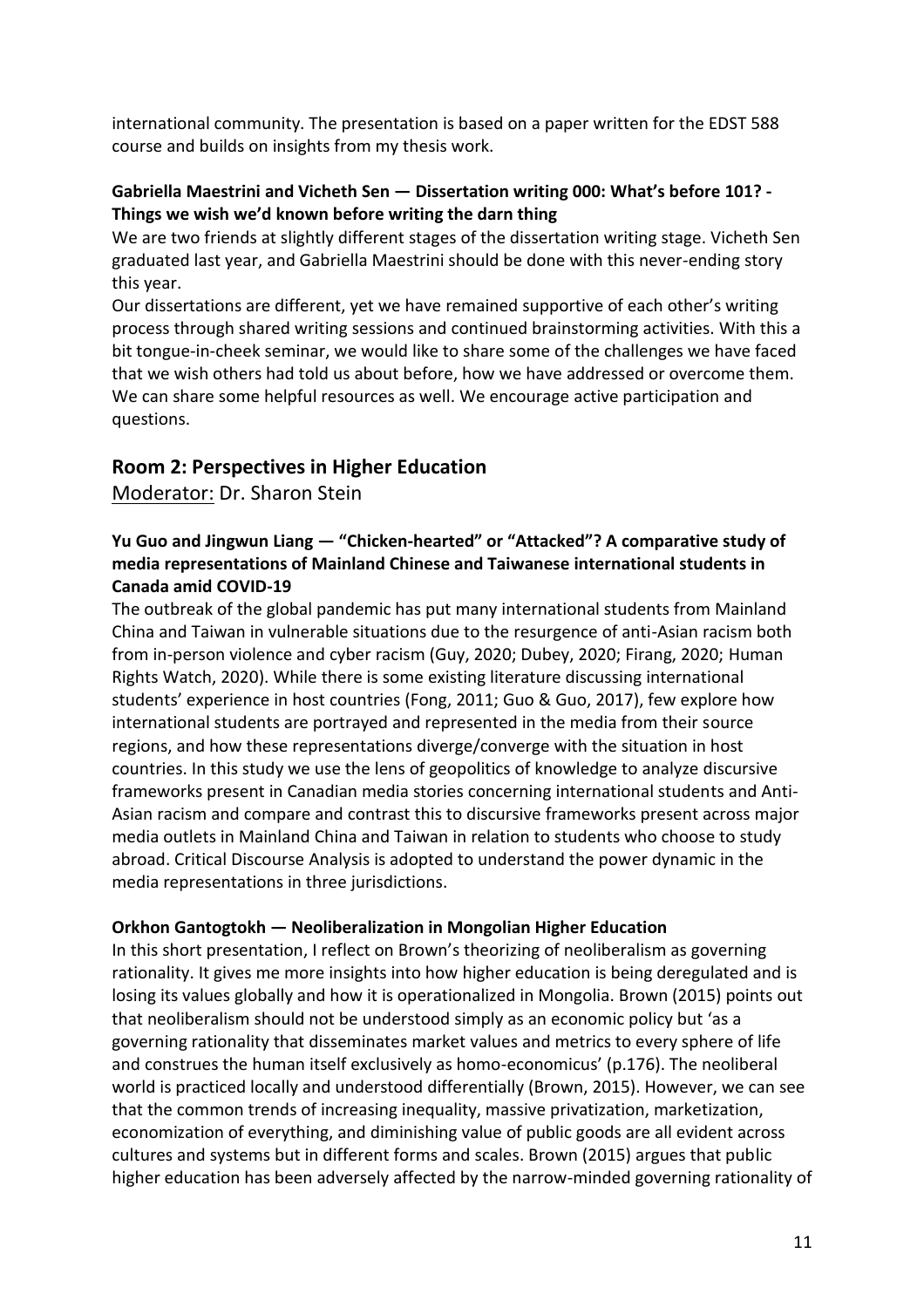neoliberalism that portrays only a one-sided view of higher education as a producer of human capital. In this paper, echoing Brown (2015), I will analyze how neoliberalism has transformed the purposes of higher education and academic programs as well as the governance of Mongolian public universities.

#### <span id="page-13-0"></span>**Session III — 5:20pm-6:20pm**

<span id="page-13-1"></span>**This session is also an invitation to play. We will first listen to the speaker's presentation on a game they developed, and then encourage participants to play together.** 

#### <span id="page-13-2"></span>**Political Climate: A Game for Institutional Reconciliation**

#### Speaker: Blake Edwards

This game was developed to assist faculty, staff, and students to understand the complexities of institutional reconciliation in post-secondary. Players should be aware that Indigeneity and reconciliation is going to look different for every public institution. While this game attempts to provide insight to these complexities, it may provide a simplification to the process and standardization to the approach. Indigenous peoples are not all the same, however, Indigenous communities have a shared history with colonization and shared values with respect to their relationship with the natural world. This game is set to honour the strength and resilience of Indigenous people, and as such, avoids the use of pan-Indigeneity and use of Indigenous traits.

This is a creative project designed for EDST 531 and has not been reviewed and scrutinized by Indigenous scholars. Limited consultation has been conducted with Indigenous community for the purpose of this project, however, the author has mindfully selected academic scholarship from notable Indigenous academics. The author attempts to provide allyship by disrupting oppressive spaces and using this game as a means of education for others on the realities and histories of Indigenous peoples.

Political Climate is an adaptation of Matt Leacock's Forbidden Desert: Thirst for Survival (2013).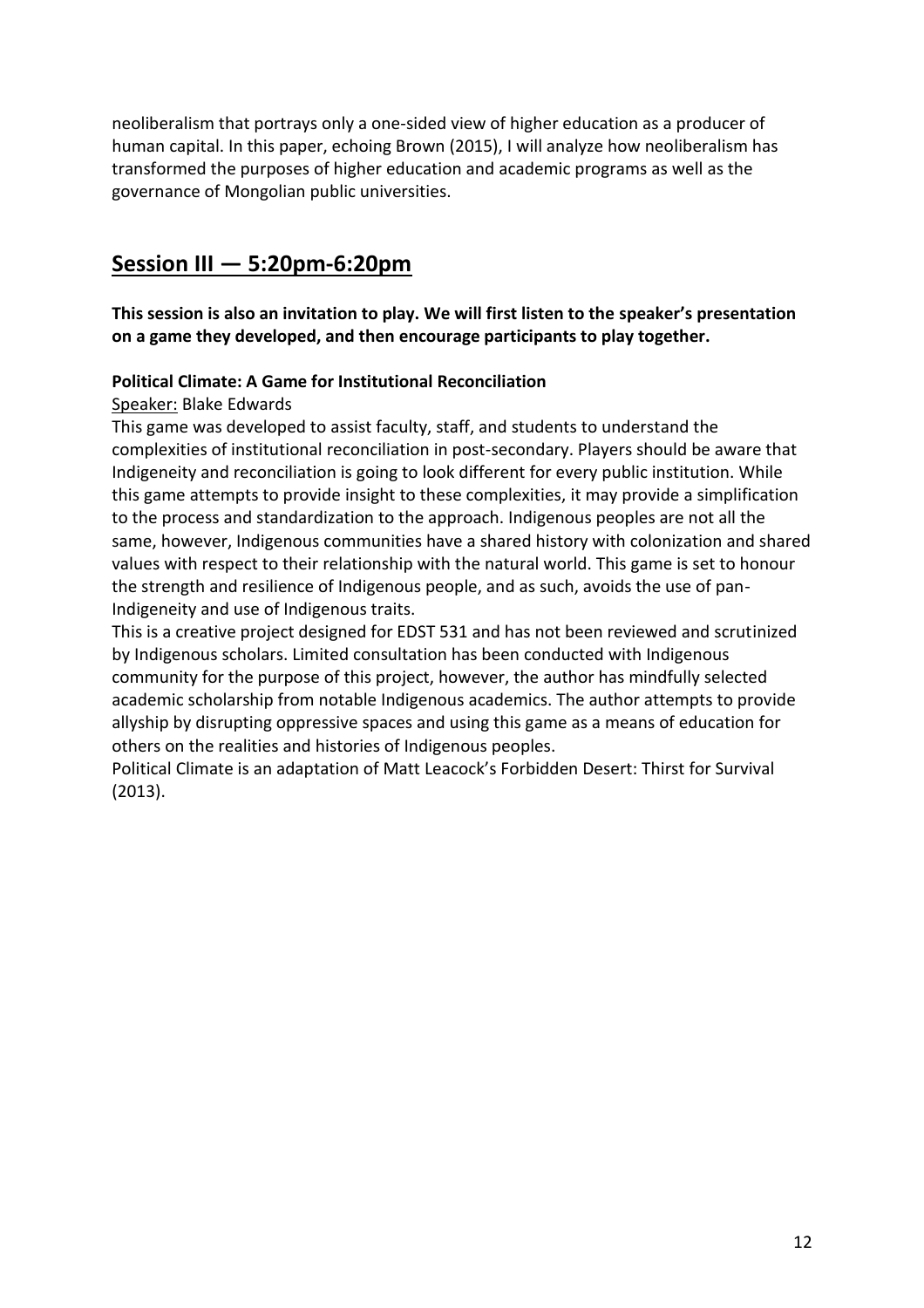#### <span id="page-14-0"></span>**Presenter Bios**

(In alphabetical order)



#### **Ian Alexander**

Ian Alexander is a second-year PhD student in the Department of Curriculum and Pedagogy. Ian first taught in South Korea and then in China, mostly teaching Social Studies, English Language Arts, and English as an Additional Language in two BC curriculum offshore schools. Upon returning to Canada, Ian completed an MA at the University of Victoria researching the perspectives and experiences of BC offshore school graduates and internationalization of education. Now at UBC, Ian is researching how Canadian teachers conceptualize, design, and teach Social Studies courses in British Columbia offshore schools.



#### **Jedidiah Anderson**

Jed Anderson is a PhD candidate and sessional instructor in the Department of Educational Studies at UBC. He is researching the development of higher education in northern British Columbia. Jed's research is historically framed and also draws from geographical and political writings to understand current norms. Jed has a MA in Political Science from the University of Northern British Columbia and a BA in English Literature from SFU. He has studied and worked as a researcher in the United Kingdom and Norway. His non-academic work-history includes journalism, local government administration, and eight years of factory labour.



#### **Rosemarie Desmarais**

My name is Rosemarie and I am a second year MA student in Educational Studies. I am originally from the province of Quebec but have been living abroad most of my adult life. My research at UBC focuses on the interlinkages between education, ecology, and social change. My thesis investigates, defines, and critically explores the concept of ecological literacy. I am very interested in the role education can play to answer the ecological crisis.



#### **Blake Edwards**

Blake Edwards (he, him, his) is a student in the Master of Education in Higher Education program, and currently works as a Manager of Student Life at BCIT. Blake is a community builder and dedicates his time to changing processes and policy to create more inclusive and decolonized spaces for students. Blake's research interests are in institutional "re"conciliation and decolonization, creating safe spaces for LGBT2QIA+, admission equity, and micropolitical decision making in educational institutions.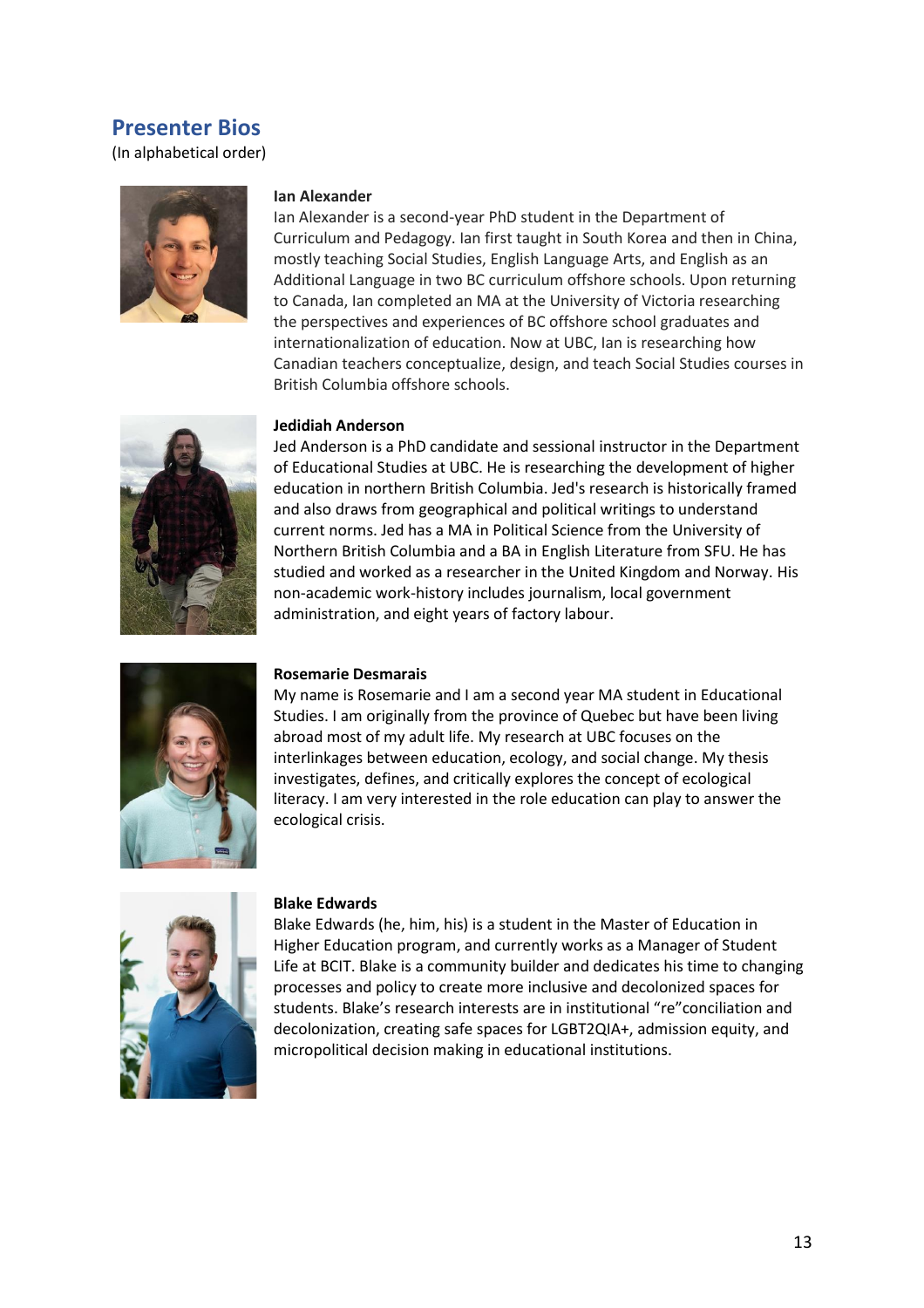

#### **Laurel Forshaw**

Laurel Forshaw is a Postdoctoral Research Fellow at the University of British Columbia in the Faculty of Education, Department of Educational Studies, where her research in decolonization and Indigenization seeks to draw attention to the disparity between Indigenous and non-Indigenous participation in higher music education within Canada and to encourage and engage in meaningful decolonization and Indigenization within music education and higher music education. Her recently completed doctoral research (PhD in Music Education, University of Toronto)— Engaging Indigenous Voices in the Academy: Indigenizing Music in Canadian Universities—engaged with six Indigenous musicians who have all studied music in university and was supported by a Joseph-Armand Bombardier Canada Graduate Scholarship (SSHRC-CGS). Laurel holds a Master of Arts in Music Education (Choral Conducting) and Kodály and Orff-Schulwerk certification from the University of St. Thomas, Minnesota, and serves on faculty for the Kodály certification program at Western University. Laurel has served as a course instructor at the University of Toronto and Lakehead University, teaching elementary music education methods and conducting.

An active choral conductor, Laurel was most recently conductor of the Strata Vocal Ensemble in Hamilton, ON, and before that, she was Artistic Director of the Dulcisono Women's Choir, and founder and Artistic Director of the Rafiki Youth Choir, both in Thunder Bay, ON. Dedicated to providing singing opportunities for all, Laurel created a Kodály-based program for adult women to learn music literacy and vocal skills in a choral setting. She also provided professional development and facilitated learning labs for the itinerant music educators at the Lakehead Public School Board (Thunder Bay, ON).

Laurel is also involved in a multi-institutional research project and collaboration investigating all-ability choral experiences through the development of a new app, Adaptive Use Musical Instrument (AUMI) Sings, developed for research on the inclusion of peoples with vocal (dis)abilities in choral settings. The AUMI Sings research seeks to disrupt conventional expectations and experiences of choirs and singing with the goal of considering the complexities and possibilities of inclusive choral experiences.



#### **Christy Frost**

Christy Frost is a first year MA student in the adult learning and education stream of EDST. Before studying at UBC she taught ESL in North West China, and provided staff development coaching at a Canadian non-profit. Her research interests include the social, emotional, and cultural dimensions of second language acquisition, textbook analysis, and intercultural models of language learning.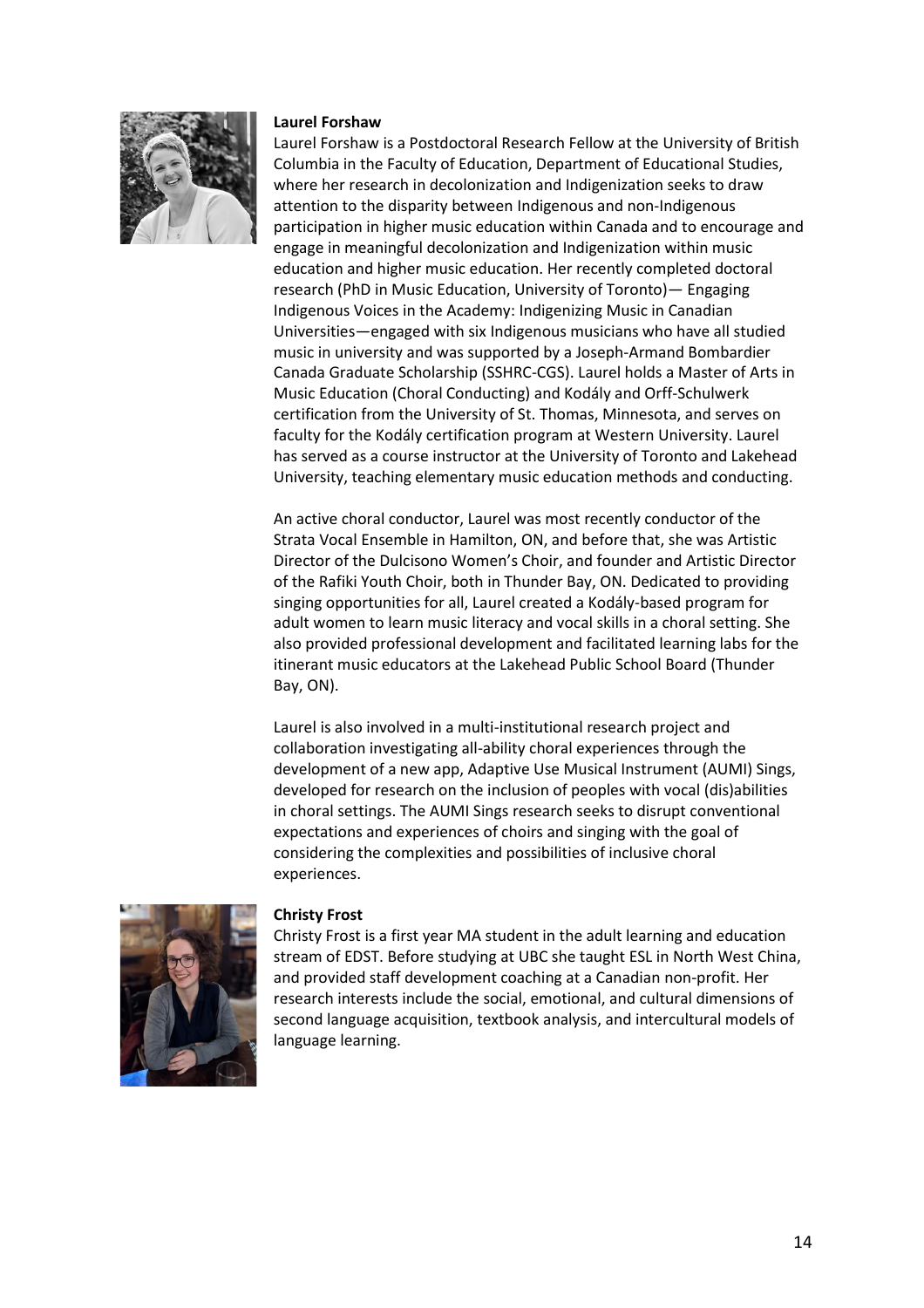

#### **Orkhon Gantogtokh**

Orkhon Gantogtokh is a PhD student in Educational Studies. She completed an MSc in Higher Education at the University of Oxford in 2016 and an MA in international education and development at the University of Sussex in 2009. As a founder member of educational NGOs, Education Reform Movement and Academy of Higher Education Development, she has been actively engaged with higher education reform processes of Mongolia with her research publications, advocacy papers and involvement in the national level projects and programs to enhance the quality of higher education. Her research is dedicated to improving the quality of research training in Mongolia.

#### **Gayatri Gopalan**

I am a second-year doctoral student in the Department of Curriculum and Pedagogy at the Faculty of Education in the University of British Columbia. I am interested in exploring questions of critical pedagogical and educational responsibility within dominant neoliberal and increasingly, neoconservative discourses that frame curriculum and teaching practices. Broadly speaking, my academic interests include critical and decolonial approaches to education, democracy and citizenship education, educational equity, ethics, and teacher identity.



#### **Yu Guo**

Yu Guo is a Ph.D. student at the Department of Educational Studies, University of British Columbia. She obtained her B.A. in Journalism at Zhejiang University and M.A. in Educational Studies at University of British Columbia. Her research is focused on internationalization and marketization of higher education in Canada and China. She particularly interested in the media engagement of higher educational institutions in Canada for recruitment and marketing purposes through decolonial lenses. She also interested in the intersection between international student recruitment in higher education and immigration policies in Canada.



#### **Neha Gupta**

Neha is an international graduate student at EDST, currently pursuing MA in Adult Learning and Education. Her Master's thesis explores the Facebook Page of an Anganwadi Union based in Delhi, India as a site of Feminist Public Pedagogy. Neha is also working as a TA at Vantage college, and in 2020, she has worked as a Sustainability Scholar at UBC. Neha has a diverse academic and professional background prior to coming to UBC. She has gained formal education in Economics and Environment management, and has worked as a consultant, a corporate trainer, and an elementary school coordinator in India for about 7 years.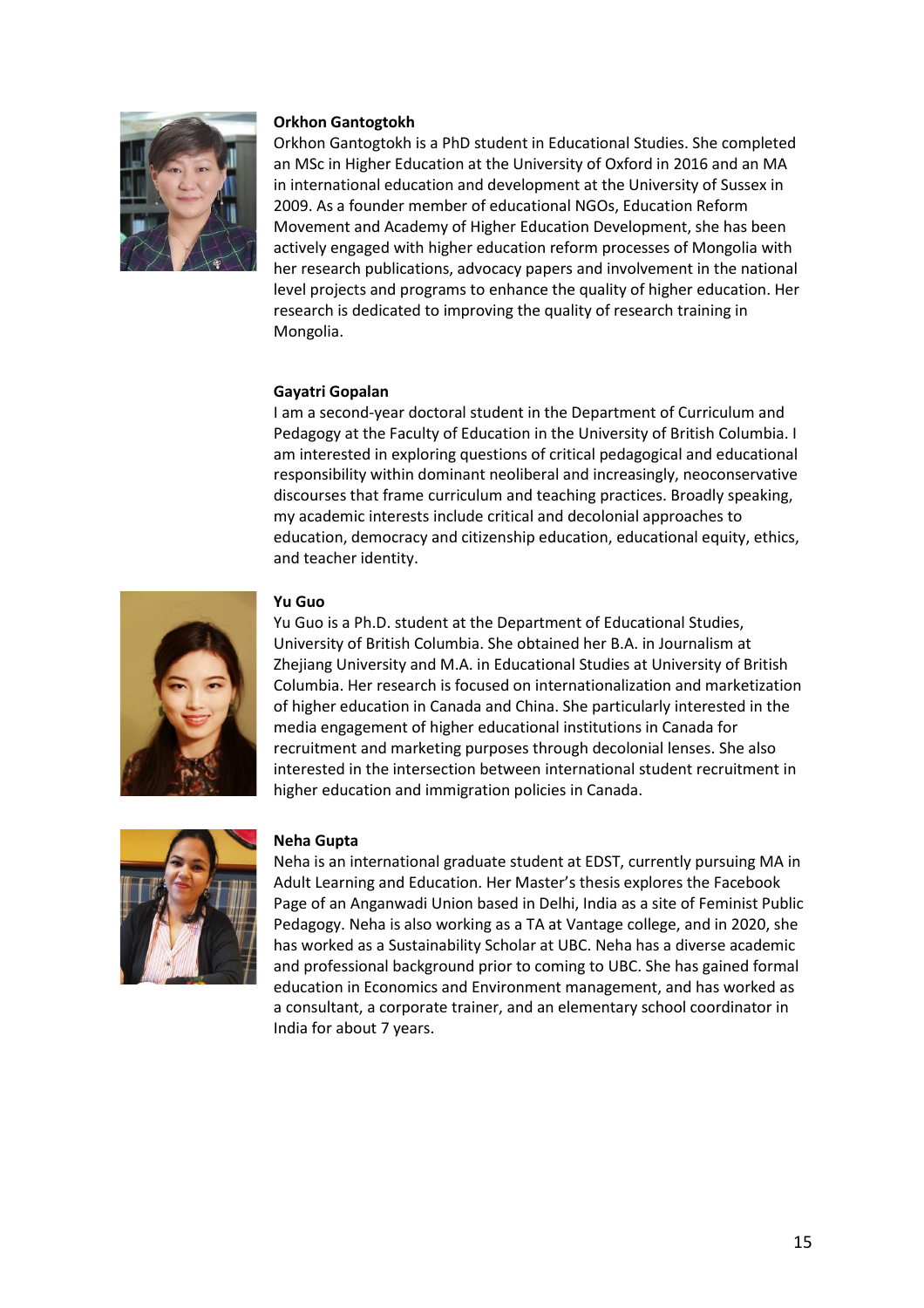

#### **Gail Hammond**

Gail is an Associate Professor of Teaching in Food, Nutrition & Health, and a registered dietitian with 10 years of work as a nutrition educator in the community before transitioning full-time into academia. She taught large undergraduate second, third and fourth year nutrition courses, that span from Introductory Nutrition and Nutrition Assessment to Applied Public Health and approach her practice with a social-constructivist philosophy. Gail says, "It is my privilege to see students grow personally and academically as they progress from second to fourth year and I am excited to see how each one will create positive change in the world".



#### **Henry Lee**

As an immigrant settler from Hong Kong, He is a Doctoral Candidate from EDST at UBC and his research focuses on educational leadership within the context of equity, diversity, inclusion and intersectionality. Previously, he was an adjunct instructor with LLED at UBC and served as a faculty associate with PDP at SFU. Henry also taught secondary French immersion, Social Studies and Inclusive Education in Burnaby for 17 years. Currently, he is an Assistant Director (Leadership and Member Training) in the Professional and Social Issues Division of the BC Teachers' Federation.



#### **Mary Kostandy**

Mary is a Ph.D. Candidate in EDST. Her doctoral research follows a digital movement of Egyptian teachers on Facebook, which mobilizes for the economic, social and political reform of the teaching profession. She received her MA in International and Comparative Education and her BSc in Computer Science, both from the American University in Cairo (AUC), Egypt. Mary is the Initiative Lead for the Diverse Career Paths of Educational Studies Alumni. The initiative, funded by the Faculty of Education Advancing Learning Transformed grant and the UBC Advancing Education Renewal Grant, aims to draw on Educational Studies (EDST) alumni's career experiences to support graduate students in exploring diverse career pathways.



#### **Jingwun Liang**

Jingwun Liang is a Ph.D. student in the department of Critical Policy, Equity, and Leadership Studies at Western University. She is also a former master's graduate from the University of British Columbia. Her research focuses on the internationalization of higher education and university mediatization. She is particularly interested in exploring how the currently dominant Anglo-American model of globalization and internationalization, especially the promotion of global university rankings, has reinforced the competition among the globalized higher education market.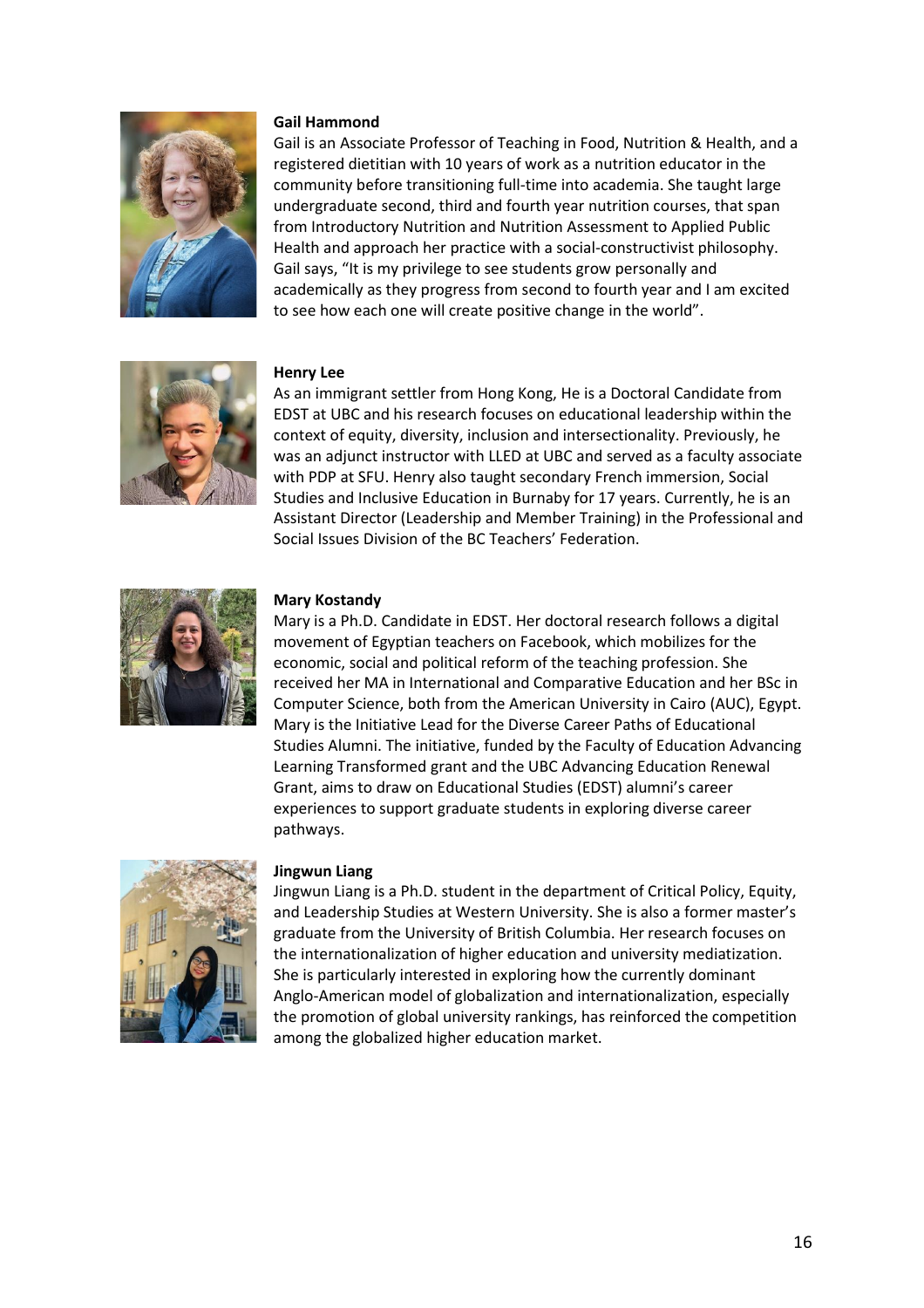

#### **Gabriella Maestrini**

I have been teaching since the age of 13 when I needed a pair of new pants – this somewhat informal beginning to teaching has spanned an over 30 year career in teaching adults, languages, and recently humor around the world. The steppingstones to me lead through comic sensibilities, visual maps, and unexplained poetic outburst. Writing, thinking, and laughing in multiple languages is as much part of me as is my comic poetic dissertation work, where I focus on the worldview, pedagogical and post-disaster possibilities of humor expressed through cartoons, stand-up comedy, and found street humor.



#### **Johanna Mufic**

Johanna Mufic is a doctoral student in education specialising in adult learning at Linköping University, Sweden. Her doctoral work concerns issues of quality in relation to Swedish adult education and school inspection in Sweden. She is also comparing how quality is construed in Canadian and Swedish adult education.



#### **Devin Ozdogu**

Devin began teaching over 20 years ago driven by the belief that a great teacher can change students' lives. While most of his career was spent as a public high school English teacher in California, he has spent the last 5 years providing professional development for project-based learning, mentoring, self-direction, and data-driven leadership to hundreds of schools across the U.S. through the Summit Learning program. As a doctoral candidate in the Ed.D. program, he's interested in researching teacher education, writing pedagogy, and educational innovation.



#### **Scott Robertson**

Scott is a PhD Candidate in EDCP, a sessional instructor for UBC Teacher Education, and a SoTL Specialist with the Centre for Teaching, Learning, and Technology at UBC Vancouver. His research interests include teacher autonomy and the dynamics of curricular relationships as well as mentoring and teacher education, within the scope of qualitative methodologies. Prior to his doctoral studies, Scott enjoyed sixteen years as a secondary teacher in Vancouver, where he has also been a youth soccer coach for over thirty years.